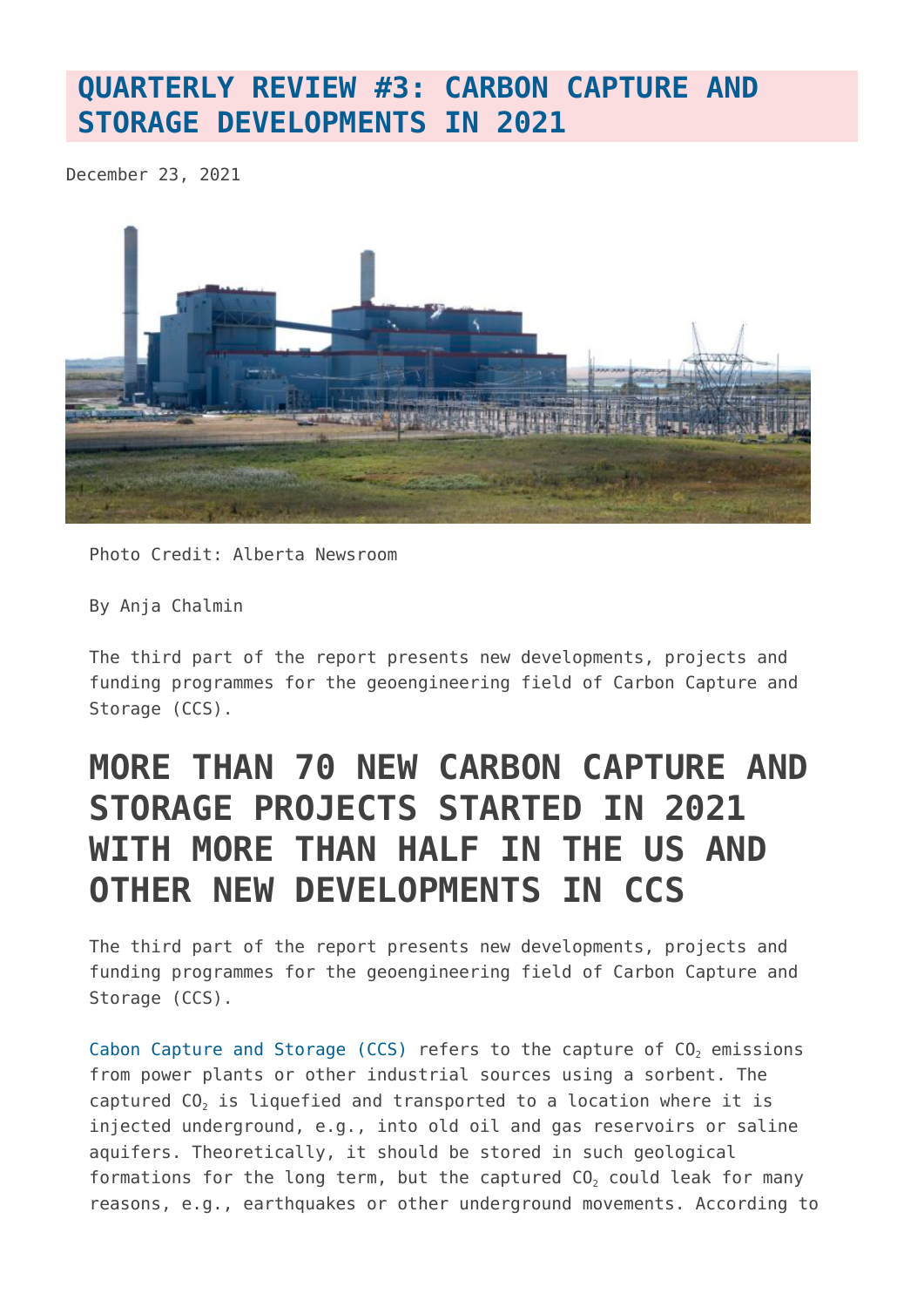a [report](https://www.globalccsinstitute.com/wp-content/uploads/2021/10/2021-Global-Status-of-CCS-Global-CCS-Institute-Oct-21.pdf) on CCS development published in October 2021 by the Global CCS Institute, there were more than 70 new CCS projects in 2021, about half of them in the United States. Developments in new and existing CCS projects are presented below.

## **Australia**

The Australian government allowed Chevron to develop the Gorgon natural gas facility on Barrow Island on the condition that at least 80 % of the  $CO<sub>2</sub>$  emissions released at the site would be captured and injected underground over a five-year period from July 2016. Natural gas started flowing in 2017, but the commissioning of the [Gorgon CCS project](https://map.geoengineeringmonitor.org/ggr/gorgon-ccs-project) was delayed several times due to extensive technical problems. The CCS project was commissioned in August 2019 with ~30 % of the intended CO<sub>2</sub> capture, and with improved operations from March 2020. In January 2021, it was revealed that the  $CO<sub>2</sub>$  injection system was clogged with sand and therefore not functioning. According to [press reports](https://www.entrepreneur.com/article/397750), the CCS project has missed the 5-year target of 80 % by about 50 %  $-$  that equates to about 7.4 million tonnes of  $CO<sub>2</sub>$ . For this reason, Chevron and its project partners must now pay [penalties](https://www.reuters.com/business/sustainable-business/chevron-invest-29-mln-address-co2-injection-shortfall-australia-lng-site-2021-11-11/) in the form of carbon credits worth AU\$ 180 million.

In June 2021, Santos and Eni announced a partnership to develop a [CCS storage hub](https://map.geoengineeringmonitor.org/ggr/bayu-undan-ccs-hub) in the Bayu-Undan gas field in the Timor Sea off the coast of Timor-Leste. Santos and Eni intend to capture  $CO<sub>2</sub>$  at their LNG terminal in Darwin, Northern Territory, which was commissioned in 2006 as a facility to manage the import and export of liquefied fossil gas. The captured  $CO<sub>2</sub>$  will then be transported in liquefied form about 500 kilometres to the Bayu-Undan field for injection under the seabed. A timetable for the project is not yet available.

Although the Gorgon CCS project has not worked as planned to date and many other CCS projects around the world [have failed,](https://map.geoengineeringmonitor.org/) the Australian government [made](https://www.industry.gov.au/news/funding-launched-for-carbon-capture-use-and-storage-hubs-and-technologies) AU\$ 250 million in funding available for CCS and CCUS projects in September 2021. The program aims to support the design and construction of carbon capture hubs, identify carbon storage sites and support research and commercialization of  $CO<sub>2</sub>$  capture technologies.

#### **Malaysia**

Petronas, a Malaysian state-owned petroleum company, intends to develop a [CCS project](https://map.geoengineeringmonitor.org/ggr/kasawari-ccs-project) in the Kasawari gas field offshore Sarawak, Malaysia. The project plans to capture CO<sub>2</sub> and inject it into a depleted gas field. The gas produced from the Kasawari gas field is sour gas, a fossil gas with large amounts of  $CO<sub>2</sub>$  and significant amounts of hydrogen sulphide.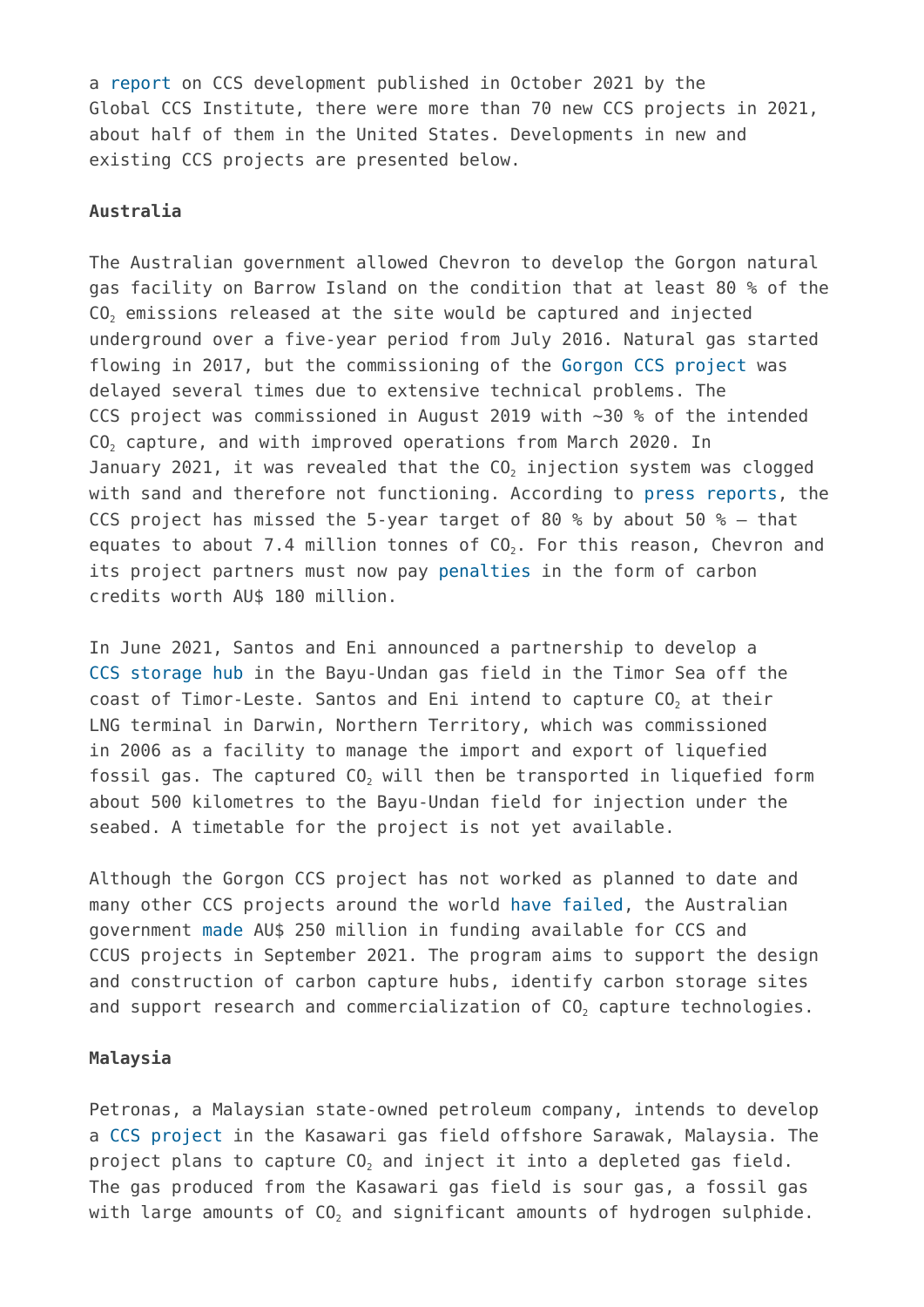Petronas plans to start gas production in 2023 and  $CO<sub>2</sub>$  injection in 2025. To finance the CCS project, Petronas is offering CCS as a solution to other local industries such as power, cement, steel and chemicals. The project envisages the capture and injection of about four million tonnes of  $CO<sub>2</sub>$  per year.

# **Canada**

British Columbia-based [Svante Inc.](https://map.geoengineeringmonitor.org/ggr/svante-inc-(former-inventys-inc-)) has been developing CO<sub>2</sub> capture technology since 2007. The company develops  $CO<sub>2</sub>$  filters made from solid adsorbent nanomaterials. Svante Inc has [received](https://www.globenewswire.com/news-release/2021/03/18/2195855/0/en/Suncor-Energy-invests-in-carbon-capture-technology-company-Svante.html) more than US\$175 million in funding from 2007 to 2021, including US\$100 million in its 2021 funding round.

[SaskPower's Boundary Dam CCS project](https://map.geoengineeringmonitor.org/ggr/saskpower-boundary-dam-) reported in 2021 that it had achieved four million tonnes of CO<sub>2</sub> capture. The project hides the fact that the amount of  $CO<sub>2</sub>$  captured is declining: The CCS project has been in operation since 2014. After four years of operation, the project had captured a total of 2.46 million tonnes of  $CO<sub>2</sub>$ , or 0.62 million tonnes per year. In 2021, after seven years of operation, the average value dropped to 0.57 million tonnes of  $CO<sub>2</sub>$  per year. The cause of the deterioration seems to be technical problems, e.g., the CCS plant was [not in operation](https://www.sasktoday.ca/south/local-news/ccs-facility-at-saskpowers-boundary-dam-power-station-is-back-online-4512170) from mid-July to mid-October 2021.

[Shell's Quest CCS project](https://map.geoengineeringmonitor.org/ggr/quest-ccs-project), near Edmonton in Alberta, Canada, was commissioned in 2015 and operates at the Shell-operated Scotford oilsand upgrader. In July 2021, Shell announced that the [Polaris CCS](https://map.geoengineeringmonitor.org/ggr/polaris-ccs) would be built nearby. The Polaris project will be located at the Scotford refinery and chemicals plant, also operated by Shell. Shell intends to commission the Polaris project in two phases. In the first phase,  $CO<sub>2</sub>$ will be captured at the Scotford refinery and chemicals plant; in the second phase, a larger  $CO<sub>2</sub>$  hub will be built. The captured  $CO<sub>2</sub>$  will be transported via a 12-kilometre pipeline to injections wells near Josephburg, Alberta, where it will be injected into the Basal Cambrian Sands, the same formation where  $CO<sub>2</sub>$  from the Quest CCS facility is stored.

In 2021, the Oil Sands Pathways to Net Zero Initiative, a coalition of Canadian oil sands producers, announced the [Pathways CCUS project.](https://map.geoengineeringmonitor.org/ggr/pathways-ccus-) The proposed project aims to capture  $CO<sub>2</sub>$  at more than 20 oil sands facilities and transport the captured  $CO<sub>2</sub>$  via pipeline to an injection site near Cold Lake, Alberta, likely for enhanced oil recovery (EOR). EOR involves pumping compressed  $CO<sub>2</sub>$  into ageing oil fields to extract otherwise inaccessible oil – which means greater oil production and  $CO<sub>2</sub>$  emissions. The Pathways CCUS project aims to explore  $CC(U)$ S, as well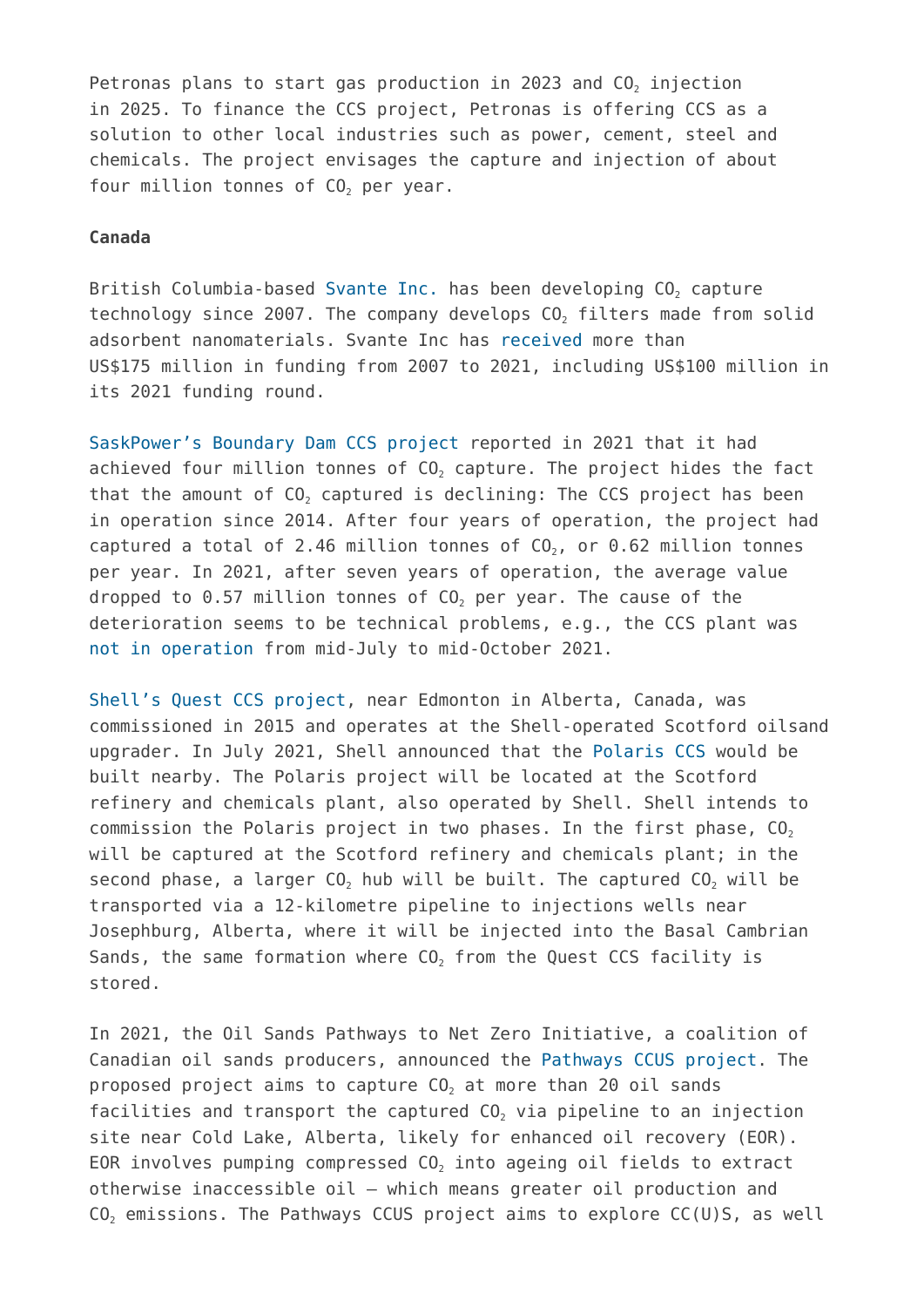as direct capture of  $CO<sub>2</sub>$  from the air and other  $CO<sub>2</sub>$  capture approaches. In the first phase, the initiative plans to build a  $CO<sub>2</sub>$  capture network in the oil sands production region in northern Alberta. Later, the network will be available to other industries in the region. In the first project phase (2021-2023) the aim is to capture 22 million tonnes of  $C_0$  per year. In the second project phase (2031-2040) the project plans to capture 47 million tonnes of CO<sub>2</sub> per year, and in the third project phase  $(2041-2050)$  68 million tonnes of  $CO<sub>2</sub>$  per year.

In June 2021, Pembina Pipeline Corporation and TC Energy Corporation announced plans to jointly develop the [Alberta Carbon Grid \(ACG\)](https://map.geoengineeringmonitor.org/ggr/alberta-carbon-grid-(acg)). ACG is a large-scale CCS system designed to capture, liquefy, transport and inject underground more than 20 million tonnes of CO<sub>2</sub> per year. The project plans to serve multiple industries, such as oil sands, power generation and other industrial sources, and connect several regions in Alberta to the grid, including the Fort McMurray region, the Alberta Industrial Heartland and the Drayton Valley region. The captured and liquefied CO<sub>2</sub> will be transported via pipelines for underground injection into the Basal Cambrian Sands formation near Fort Saskatchewan, northeast of Edmonton, Alberta. The project aims to be operational by 2025. In November 2021, the ACG [announced](https://www.reuters.com/business/energy/exclusive-pembina-tc-energy-look-merge-canada-carbon-capture-plan-with-rivals-2021-11-02/) its intention to promote collaboration with Pathways CCUS and Polaris CCS CO<sub>2</sub> hubs, which have similar plans for Alberta.

#### **USA**

CO<sub>2</sub> capture capacity at the [Shute Creek gas processing plant](https://map.geoengineeringmonitor.org/ggr/shute-creek-gas-processing-plant) near LaBarge, Wyoming, owned and operated by ExxonMobil, will be expanded from the current 7 million tonnes per year to 8 million tonnes per year. The expansion project is presently in design and permitting phase; a final investment decision is expected in 2022. At this project site the captured  $CO<sub>2</sub>$  is compressed and transported by pipeline for EOR in several oil fields in Wyoming. Expanding  $CO<sub>2</sub>$  capture capacity means more EOR activity, and that means more oil being produced and having an impact on the climate.

In April 2021, ExxonMobil proposed a CCS hub for the industrial area along the [Houston Ship Channel](https://map.geoengineeringmonitor.org/ggr/houston-ship-channel-ccs), a region with petrochemical plants, power companies and heavy industry. ExxonMobil is asking government and industry to jointly raise US\$100 billion to create CCS infrastructure at industrial facilities and transport the captured  $CO<sub>2</sub>$  via pipelines to the Gulf of Mexico, where it would be injected into geological formations. According to press reports, the following companies have expressed interest in working with ExxonMobil: Calpine, Chevron, Dow, Ineos, Linde, LyondellBasell, Marathon Petroleum, NRG Energy,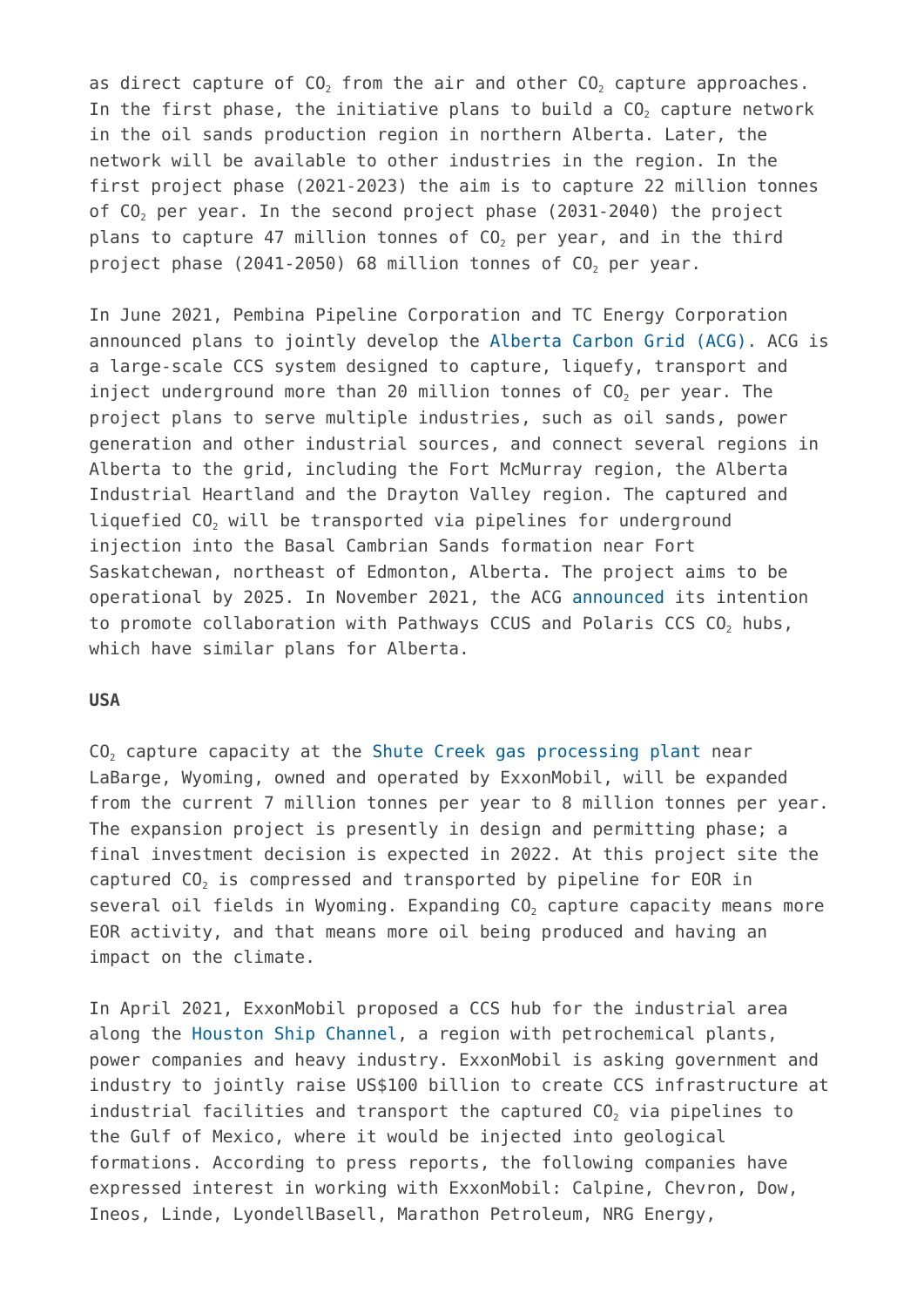Phillips 66, and Valero. The project aims to inject 50 million tonnes of  $CO<sub>2</sub>$  annually by 2030 and 100 million tonnes of  $CO<sub>2</sub>$  by 2040. The exact location of the planned injections in the Gulf of Mexico is not yet publicly known.

In September 2021, Dakota Gasification announced plans to expand CO<sub>2</sub> capture capacity at the lignite-fired [Great Plains Synfuels Plant](https://map.geoengineeringmonitor.org/ggr/great-plains-synfuels-plant) near Beulah, North Dakota. Dakota Gasification plans to increase the plant's CO<sub>2</sub> capture capacity from the current 3 tonnes (though actual capture is lower) to 3.5 tonnes. The [reason](https://www.basinelectric.com/News-Center/news-releases/Great-Plains-Synfuels-Plant-potential-to-be-largest-coal-based-carbon-capture-and-storage-project-to-use-geologic-storage) for the planned expansion is the US federal 45Q tax credit, which provides a new revenue stream for power plants and other industrial facilities when CO<sub>2</sub> is captured and used for EOR or injected underground. Dakota Gasification uses the captured  $CO<sub>2</sub>$  for EOR activities, which means US\$35 per tonne of  $CO<sub>2</sub>$ captured.

## **Norway**

In October 2021, [Elkem](https://map.geoengineeringmonitor.org/ggr/elkem-rana-plant) announced plans to test CO<sub>2</sub> capture technology at its plant in Rana, Norway. The plant produces ferrosilicon and microsilica. The CO<sub>2</sub> capture technology will be supplied by Aker Carbon Capture. In addition, Elkem has commissioned a feasibility study to assess the technical and economic feasibility of CO<sub>2</sub> capture at its Norwegian plants.

In September 2021, the [Northern Lights Project](https://map.geoengineeringmonitor.org/ggr/northern-lights-project), conducted by Equinor, Shell and Total, and the transportation and storage part of the [Longship](https://map.geoengineeringmonitor.org/ggr/longship-ccs-project) [CCS Project](https://map.geoengineeringmonitor.org/ggr/longship-ccs-project), opened its new office in Stavanger, Norway and announced growth plans. Longship plans to capture CO<sub>2</sub> at Norcem's cement plant in Brevik in Porsgrunn and at Fortum Varme's waste incineration plant in Klemetsrud in Oslo. The captured  $CO<sub>2</sub>$  will be liquefied and transported by ship (585 km, 700 km) from the two plants to an intermediate storage facility in Øygarden, near Equinor's Kollsnes plant. From Øygarden, the CO<sub>2</sub> will be piped to the sea via a pipeline about 100 kilometres long and injected into a depleted well in the Johansen formation (Norwegian sector of the North Sea, ~30 kilometres off the Norwegian mainland), 2,600 metres below the seabed. In September 2021, Northern Lights [announced](https://northernlightsccs.com/news/northern-lights-announces-growth-ambitions/) plans to increase the  $CO<sub>2</sub>$  capture capacity to five million tonnes per year – with significant volumes of  $CO<sub>2</sub>$  from across the European continent. Since September 2019, Northern Lights signed several preliminary memorandums of understanding (MoU) for the handling of the CO<sub>2</sub> with potential industrial partners, among them Microsoft, HeidelbergCement AG and Arcelor Mittal. Another preliminary MoU was [signed](https://northernlightsccs.com/news/northern-lights-signs-memorandum-of-understanding-mou-with-future-biogas/) with Future Biogas in June 2021.